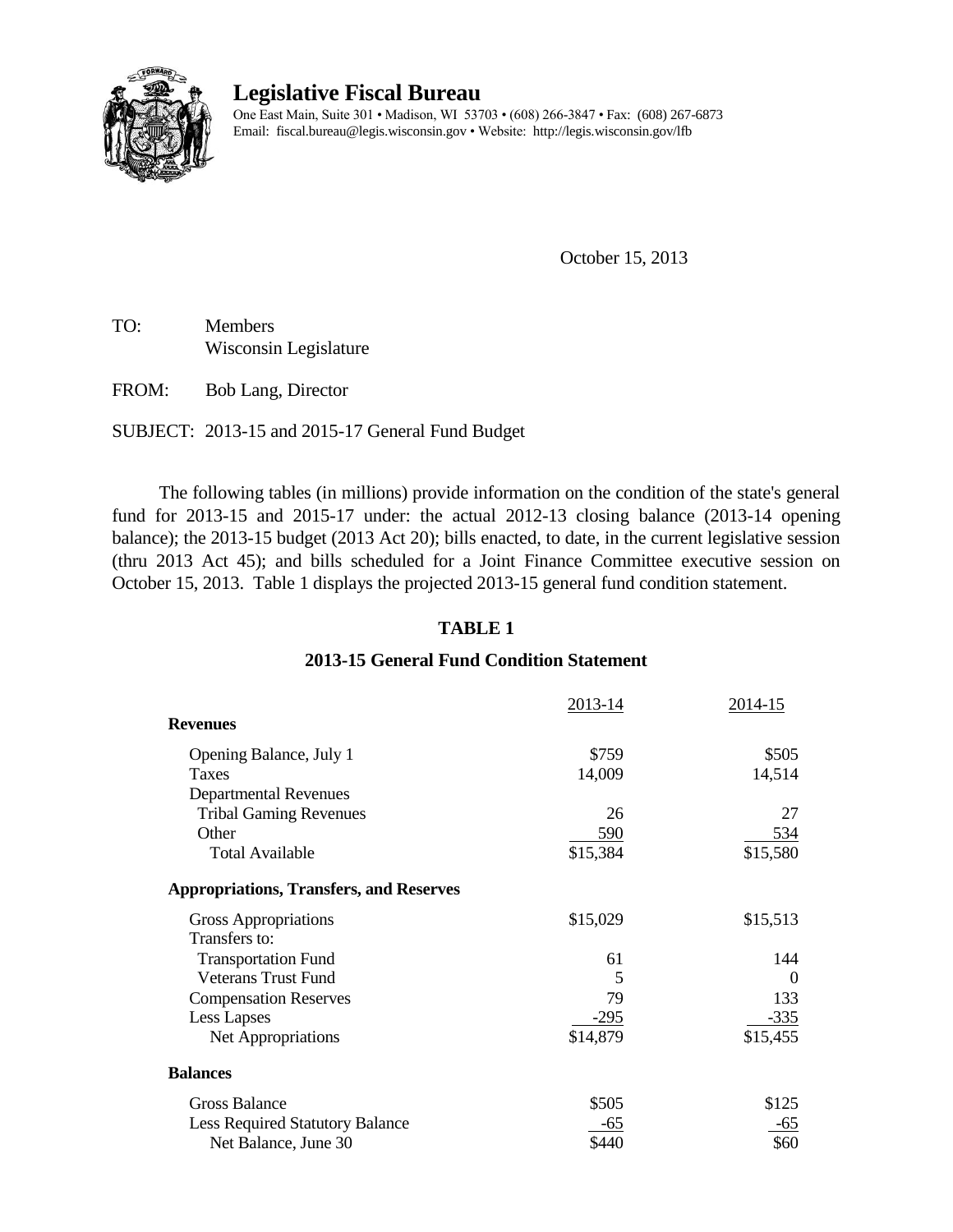Table 2 focuses only on the 2014-15 fiscal year. 2014-15 is the "base year" for construction of the 2015-17 budget.

### **TABLE 2**

#### **2014-15 General Fund Condition Statement**

|                                                       | 2014-15  |
|-------------------------------------------------------|----------|
| Opening Balance, July 1<br><b>Revenues (Taxes and</b> | \$505    |
| <b>Departmental Revenues</b> )                        | 15,075   |
| Total Available                                       | \$15,580 |
| <b>Net Appropriations</b>                             | \$15,455 |
| Gross Balance                                         | \$125    |

Table 3 addresses the structure of the general fund budget. To do so, only the revenues, net appropriations, and the difference between the two is shown. Thus, Table 3 ignores the opening balance and focuses only on the revenues and net appropriations for the 12 months of the fiscal year.

#### **TABLE 3**

#### **2014-15 Balance of Revenues and Expenditures**

|                           | 2014-15   |
|---------------------------|-----------|
| 2014-15 Revenues          | \$15,075  |
| <b>Net Appropriations</b> | 15,455    |
| Difference                | $-$ \$380 |

Table 3 indicates that net appropriations exceed revenues by \$380 million. Thus, the structure of the general fund shows a balance of -\$380 million. The -\$380 million becomes \$125 million when the \$505 milion opening balance is considered. However, Table 3 focuses only on the revenues and net appropriations for the 12-month period (July, 2014, through June, 2015).

Table 4 shows estimated 2015-17 general fund commitments. This table reflects estimated increases or decreases of various items for each year of the 2015-17 biennium as a change to base year (2014-15) revenues and net appropriations.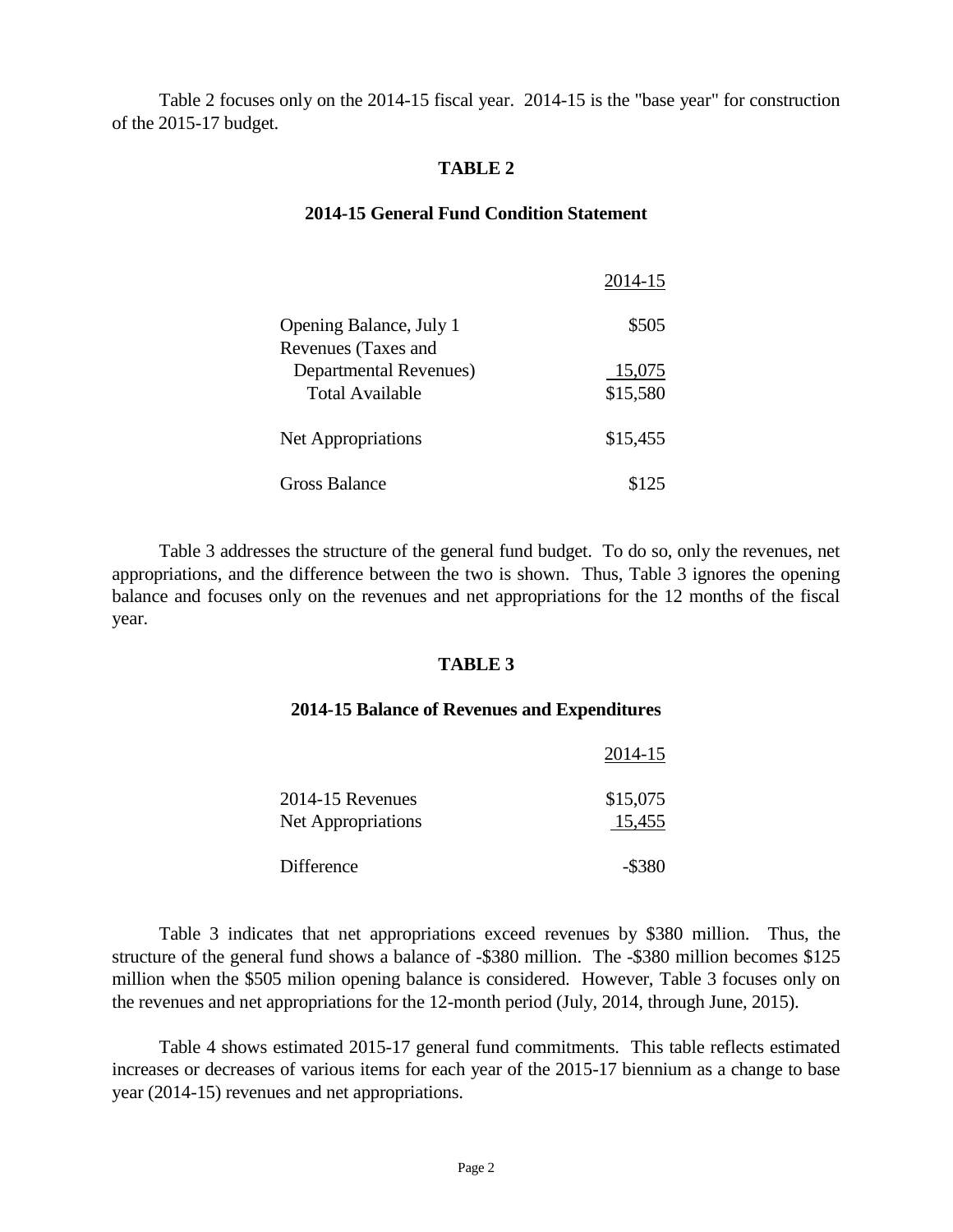## **TABLE 4**

# **2015-17 General Fund Commitments**

|                                                 | $2015 - 16$      | 2016-17        |
|-------------------------------------------------|------------------|----------------|
| <b>Revenues (Taxes and Department Revenues)</b> |                  |                |
| 2014-15 Base Revenues                           | \$15,075         | \$15,075       |
| <b>Modifications to Base</b>                    |                  |                |
| Manufacturing and agriculture credit            | $-$ \$41         | $-$ \$74       |
| Capital gains for Wisconsin-based assets        | 0                | -6             |
| Collections from federal audit reports          | $\boldsymbol{0}$ | $-10$          |
| Increase cap for economic development credits   | 2                | 8              |
| Phase-out medical records credit                | 3                | 5              |
| Program revenue lapses                          | $-38$            | $-38$          |
| <b>Subtotal-- Modifications</b>                 | $-$74$           | $-$115$        |
| Total                                           | \$15,001         | \$14,960       |
| <b>Net Appropriations</b>                       |                  |                |
| 2014-15 Base                                    | \$15,455         | \$15,455       |
| <b>Modifications to Base</b>                    |                  |                |
| Transfer to DOT                                 | $-$108$          | $-$108$        |
| Depletion of TANF balance                       | 37               | 41             |
| Zoo Interchange bonding debt service            | 11               | 14             |
| Debt service (excluding Zoo interchange)        | $-11$            | $-82$          |
| Parental choice program                         | 16               | 33             |
| FoodShare work requirements                     | 8                | 8              |
| Disaster damage aids                            | $-9$             | $-9$           |
| Disproportionate share hospital payments        | $-15$            | $-15$          |
| Mental health services                          | 9                | 9              |
| TB response                                     | $-2$             | $-2$           |
| Attorney pay progression                        | 5                | 9              |
| Covenant                                        | $\overline{0}$   | $-4$           |
| Health care data grants                         | $-2$             | $-3$           |
| Kenosha County human services                   | $-1$             | $-1$           |
| MA fiscal agent                                 | $\boldsymbol{0}$ | $-1$           |
| Courts lapse                                    | 5                | $\sqrt{5}$     |
| Legislative lapse                               | 5                | $\mathfrak{S}$ |
| UI interest payment                             | $-7$             | $-7$           |
| Technical Excellence Scholarships (2013 AB 398) |                  | $\overline{2}$ |
| Subtotal -- Modifications                       | $-$ \$58         | $-$106$        |
| Total                                           | \$15,397         | \$15,349       |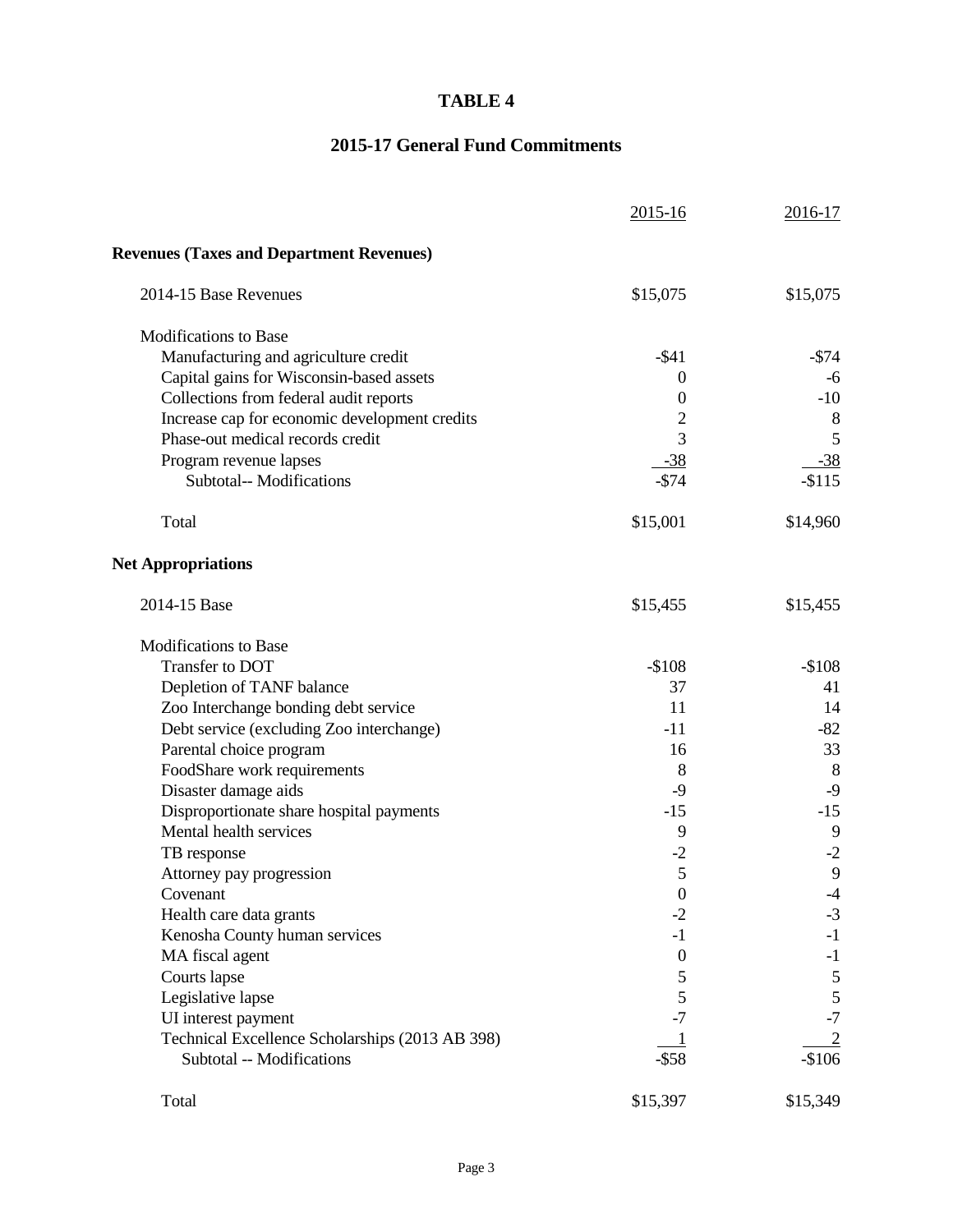Table 5 places the figures from Table 4 into condition statement format for the 2015-17 biennium. No assumptions are made about changes (increases or decreases) in caseload and population estimates or for such items as state employee compensation in the 2015-17 biennium. Also, the figures in Table 5 are displayed for the purpose of examining base revenues and appropriations, adjusted for 2015-17 commitments. The table does not reflect any potential revenue growth or other appropriation changes.

#### **TABLE 5**

### **2015-17 General Fund Condition Statement (Before Revenue Growth and Program Expansion)**

|                                   | 2015-16  | 2016-17  |
|-----------------------------------|----------|----------|
| Opening Balance, July 1           | \$125    | \$65     |
| Revenues (from Table 4)           | 15,001   | 14,960   |
| Total Available                   | \$15,126 | \$15,025 |
| Net Appropriations (from Table 4) | \$15,397 | \$15,349 |
| <b>Required Balance</b>           | 65       | 65       |
| Total                             | \$15,462 | \$15,414 |
| <b>Amount Needed</b>              | \$336    | \$389    |
| <b>Biennial Amount</b>            | \$725    |          |

Table 5 shows that, for 2015-16, the general fund would need to generate \$336 million in order to meet commitments under current law and the provisions of 2013 Act 20, maintain the required statutory balance, and balance the budget for that year. In 2016-17, \$389 million (\$53 million over the \$336 million in 2015-16) would need to be realized.

Table 6 lists the estimated general fund amounts necessary to produce a balanced budget for 2015-17 and the nine preceding biennia.